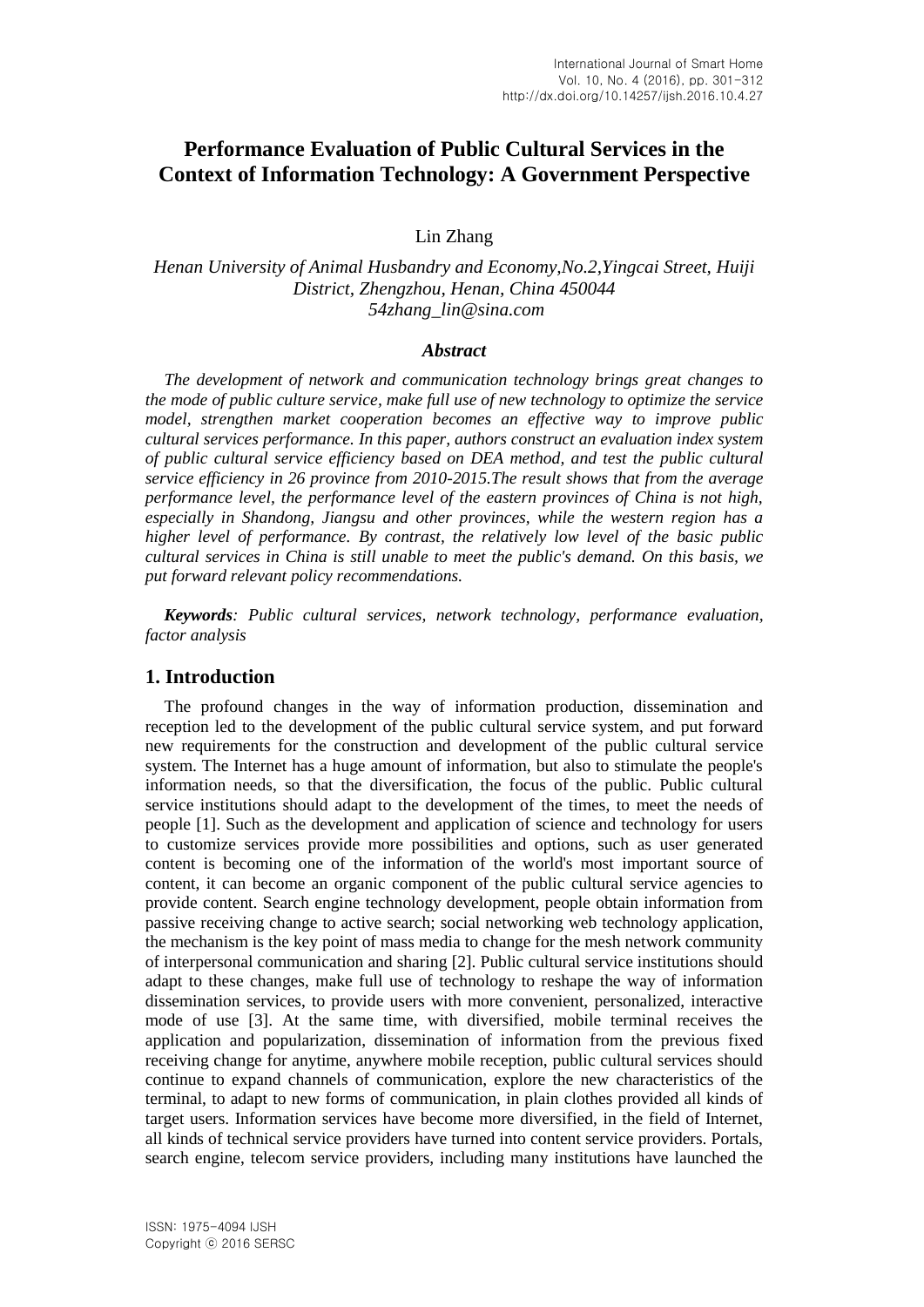diversification of content, including news, books, music, videos, and content aggregation and user experience becomes the site continues to attract users to the most important factor. Set of technology, capital and talent advantage to one of the Internet enterprises, can provide powerful content integration and diverse and convenient technical services, the user to attract and influence is gradually changing information market situation dominated by public cultural services, become a useful supplement to the service culture. Public cultural service institutions should actively respond to changes in the ecological environment of information, research and use of new information technology to integrate content, strengthen services, through the strengthening of cooperation and establish alliances to change their own situation.

With the development of economy and the improvement of income, more extensive participation in cultural activities, enjoy a more rich cultural life, more and more people are eager to become. Decision on deepening the reform of the cultural system clearly pointed out that the completion of a comprehensive well-off society of higher levels of the benefit of over one billion people, it is necessary to allow people to live a substantial wealth of material life, but also to let the people enjoy a healthy and rich cultural life. In fact, from the reform and opening up especially since the 16th National Congress of Communist Party of China, our party always put culture construction on the overall work of the party and the country an important strategic position, to meet the people's basic cultural demand of socialist cultural construction as the basic task, the service culture as the proper meaning of the government's public service functions, and strive to make people enjoy the public welfare, basic, equal, convenience of public cultural services. Public cultural service is a government led public service content, the public cultural service system construction responsibility in the government, the key to investment. China's government at all levels of government investment in public culture has been increasing; the per capita cultural and business expenses basically show a trend of 5 years. But the level of public cultural services is not high, urban and rural areas, regional cultural development is not balanced and other issues still exist. In time to judge the efficiency of the use of public cultural services, scientific planning of public financial investment is necessary to promote the development of public cultural services [4]. In recent years, scholars have made a lot of research on the development of China's cultural industry, but the research on the development of cultural undertakings lags behind, especially the lack of research on the performance of public cultural services. What method is used to scientific and effective evaluation of public cultural services effect, this paper attempts to apply the DEA method to, to the input-output efficiency of local government public culture as the research object, on China's public cultural service actual performance level system evaluation.

## **2. Literature Review**

### **2.1. Evaluation of Public Cultural Service**

The relevant research on the evaluation index system of academic research on the effectiveness of public cultural services focused on three aspects: one is the public cultural service performance evaluation index system construction should adhere to the principles or direction [5]; the second is the influence factors and the dimensions of evaluation of performance of public cultural service,; the third is the construction of public cultural service evaluation model and index system, but these studies still exist project evaluation limited to government performance without considering the positive role of other subjects in the construction of public cultural service system; evaluation index no from the broad perspective of the function of public cultural service system to design problems. The effectiveness of public cultural service is a public cultural service system to achieve the desired results or the degree of influence, namely the degree of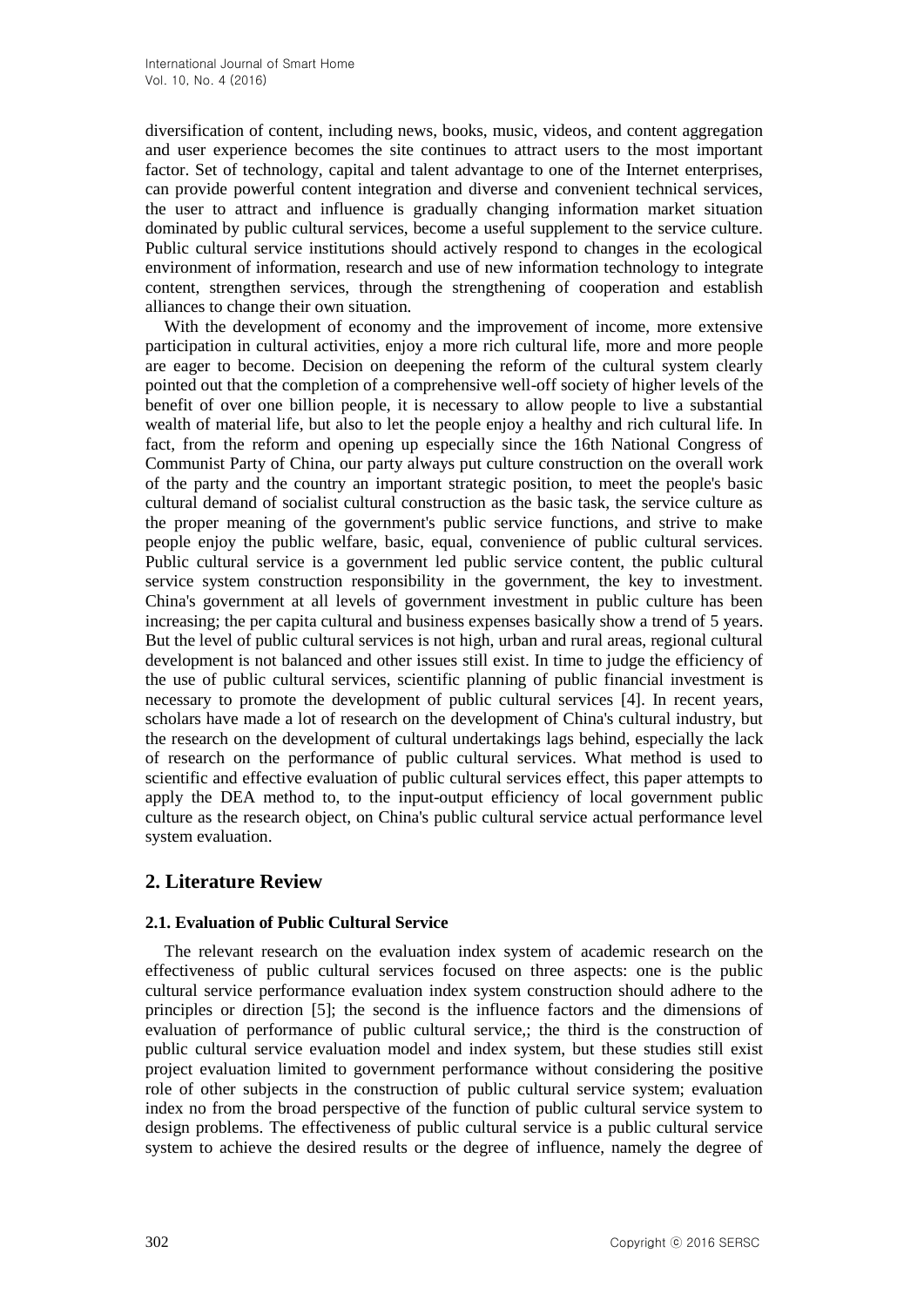realization of the system of public cultural services function. Evaluation of efficiency of public cultural service is through set of index system of public cultural service system function realization degree measurement, so as to adjust the working train of thought and improvement measures of the necessary means, to ensure the benign operation of the system of public cultural services [6]. Public cultural service system has a distinct value regulation and internal functional requirements, after the initial completion of the system, its service efficiency how is barometer of the system operation status, evaluation of the efficiency of public cultural services become an objective need. From the strategic position, the effectiveness of public cultural services determines the success or failure of the reform and development of culture.

The system of public cultural services and cultural system reform has a direct logical connection. The Sixteen Party of the first time will be the traditional culture of the cause of public welfare cultural undertakings and Cultural Industries Division, opened a two handed grasp, two to strengthen cultural reform and development strategy [7]. It is in the promotion of the reform of the cultural system, and puts forward the framework of national public cultural service system, proposed to increase the government's input in cultural undertakings, and gradually form a cover and a relatively complete public cultural service system of the whole society. National public cultural service system construction has become China's cultural system reform into the higher stage of the goal of cultural construction, in the overall strategy of cultural undertakings and cultural industries, way of reform and development, the national public cultural service system reflects the deepening stage of cultural system reform of culture system reform and development direction, is the reform of the cultural system to deepen the development stage of the inevitable choice [8]. Only the effectiveness of public cultural services is constantly improving, we can truly achieve the eighteen major report of the party, play culture leading fashion, education people, service society, promote the development of the role. Public cultural service efficiency evaluation is a kind of performance evaluation of public cultural service. Relative to the theory and practice of the existence of the assessment mainly has three aspects of the outstanding characteristics.

- 1) *Comprehensive:* the evaluation of public cultural service efficiency is the function of the whole public culture service system, whether it is from the evaluation content, the evaluation technology, it has the obvious comprehensive characteristic. From the technical choice, because "the public cultural service performance and the inherent fuzziness and lag, obviously, we are in the selection of performance evaluation indicators need to face and consider the problem. Necessary qualitative indicators and social investigation, the public assessment of the is the only way to deal with the fuzzy and lag behind, public cultural service performance evaluation design must adhere to the orientation of the comprehensive and quantitative evaluation and qualitative evaluation of the combination, in a timely manner to borrow other evaluation models of measurement results [9-10].
- 2) *Terminal:* due to the influence of the system of public cultural services performance subject to public cultural service construction funds and personnel investment, institutional mechanisms, such as factors of running status and cultural service innovation and other factors. Therefore, the current to the public cultural service system performance evaluation on the whole are from the input and output to the comprehensive balance. Country with a vast territory, the development status quo and development pattern of things in the region, the national has certain particularity, if inputs and outputs from the two-way perspective to establish evaluation index, it is difficult to design a index system has strong versatility. Compared with the traditional performance evaluation, evaluation of the effectiveness of public cultural services to take unilateral strategy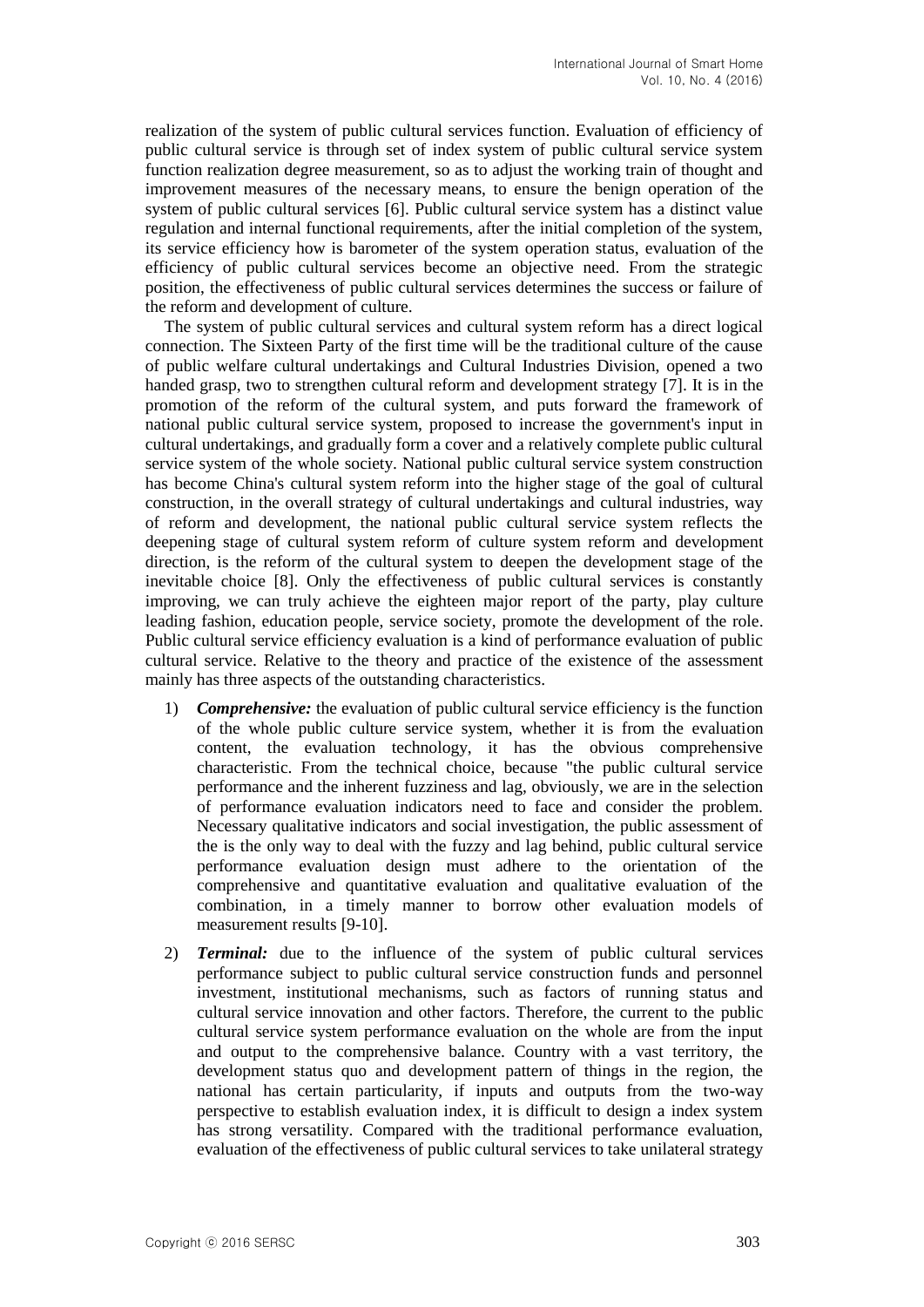assessment from the public cultural service system function realization degree, embodies the characteristics of single terminal evaluation.

3) *General:* general is the basic target of this research, is also an important feature of public cultural service performance evaluation index system. The performance of public cultural service system in China in addition to the evaluation index system of evaluation of professional, with the evaluation index system of nationwide universal is still lacking. The main factors of general characteristics of origin service efficiency evaluation of public culture in two aspects: one is the abstraction of the assessment dimensions determines the universality of nationwide.

#### **2.2. Influence of Internet on Public Cultural Service**

Throughout the world, more and more people watch the event of major events, such as live television and other kinds of programs through the network; these phenomena show that the Internet triggered a comprehensive digital knowledge of information. The way people get information is shifting from traditional books, newspapers, radio and television to the Internet and mobile Internet [11]. The third generation technology is capable of processing images, music, video and other forms of media, for people to provide audio and video, network meeting, e-commerce and other kinds of information services, multimedia information is an important feature of the future development of the. Public cultural services as the main providers and organizers coexist in a variety of information services if you want to play its function, to assume responsibilities of quality content and integrate production, because the content is the core of the information world. The diversification of user needs all transition, cultural content service provider in the integration of production and a clear positioning, the production process to build content, to fully integrate a variety of resources, to meet the needs of specific user group content. Users through the search engine is one independent units of content, and programs than the original relies on the particular slots or channels, or in a particular place and space of books, as independent units of content products should be is not subject to restrictions on the media, is not the same form flexibly adapt to various media carrier [12]. Organization, planning and production of information content to the user's needs. As the information content providers need more from the user's perspective to consider the content of the organization, planning and production, to the depth of understanding of user needs on the basis of the choice of their own information content positioning. Public cultural service institutions should focus on the individual's life cycle and interest as the main dimension of information content orientation. Children, adolescents and adults have significantly different information needs, and the needs of adults are divided into different levels. And our service organization has the vast majority is still extensive content positioning, ignores the, difficult in the information world is for users to find and identify.

The development of science and technology changed the original entirely different information services, the ecological environment, is making this area into an intertwined, competitive environment and ability of marketing of traditional public cultural service put forward higher requirements. To understand the needs of the public information, to clear their own position, to establish a good interaction with the public, to provide the content and services to make public awareness, these are required professional brand marketing planning and promotion. At present, marketing and promotion to focus on two factors: one is the external cooperation, with search engine and the external cooperation links, can also use the micro blog, social network communities, such as promotion; second, selfpromotion, it is necessary to strengthen self-construction site for users of the site structure and function design, but also to strengthen the oriented user information push.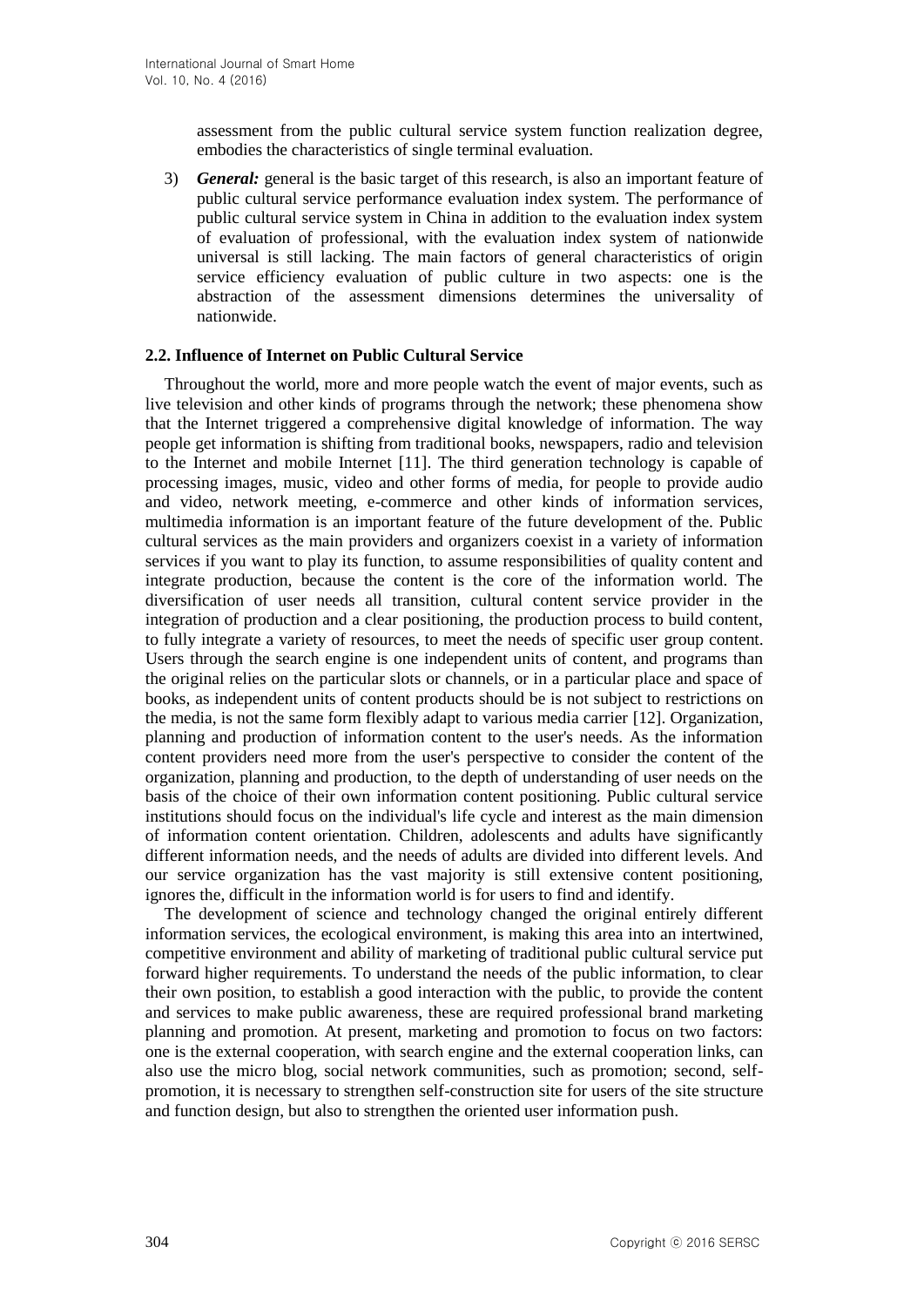### **3. Research Method and Index**

#### **3.1. DEA Method**

Public cultural service is a systematic project with multiple inputs and outputs, and it is difficult to use a specific function to represent the level of performance. Therefore, this paper selects the data envelopment analysis (DEA) method as an evaluation tool and the method need not set in advance the efficiency of function form and for the evaluation of complex system of multi input output analysis is unique. According to the Pareto optimal principle, the mathematical programming method is determined to determine the efficiency boundary, and whether the decision making unit is efficient with respect to the other units is obtained. Under the existing system, the structure and the technical level, if the efficiency value is 1, the existing input and output is efficient; if it is less than 1, it is short of efficiency. According to the Barry classification of efficiency, the efficiency value of decision unit 1 can be divided into strong edge and efficiency of the unit efficiency of the unit, distinguish the rule is if a unit in the evaluation of other DMUs cited as a reference unit for more than 3 times, then the unit is a strong efficiency unit, if a a unit in the evaluation of other DMUs cited less than 3 times that of input and output the slight changes in overall efficiency will change, this is the marginal efficiency of the unit; if the efficiency value between 0.9 to 1, said in a little output input adjustment can reach the efficiency value of the 1 level, this unit is non-edge the efficiency of the unit. If the efficiency value is less than 0.9, is the obvious non efficiency unit.

DEA Analysis on input and output efficiency of the model are as follows: every area regarded as a multi input multi output decision-making units (DMU), each decision making unit with the same M input and s output, if I that the DMU with  $X_{ik}$ is the investment amount,  $Y_{rk}$  said DMU r the kind of total output volume (I = 1, 2,... M;  $k = 1, 2...$  N,  $r = 1, 2...$  S). Then the relative efficiency of the K can be expressed as a decision making unit:

$$
Max \t E_k = \frac{\sum_{r=1}^{S} U_r y_{rk}}{\sum_{i=1}^{m} V_i x_{ik}}
$$
 (1)

At the same time, the formula is satisfied:

$$
\frac{\sum_{r=1}^{S} U_r y_{rk}}{\sum_{i=1}^{m} V_i x_{ik}} \le 1
$$
\n(2)

Where U, V is not a small zero weighted coefficient, the fractional programming is transformed into linear programming and solved, and the relative efficiency of the public cultural service in each area can be obtained. This model is referred to as the CCR model, which measures the relative efficiency of the scale return. Cooper *et*. *al.* Further improvement, the constant returns to scale to relax to variable returns to scale and the CCR model to calculate the technical efficiency is decomposed into pure technical efficiency and scale efficiency, pure technical efficiency is reflected in a given input of evaluated objects ability to obtain the maximum output, and scale efficiency reflect is evaluated whether the object in the appropriate scale of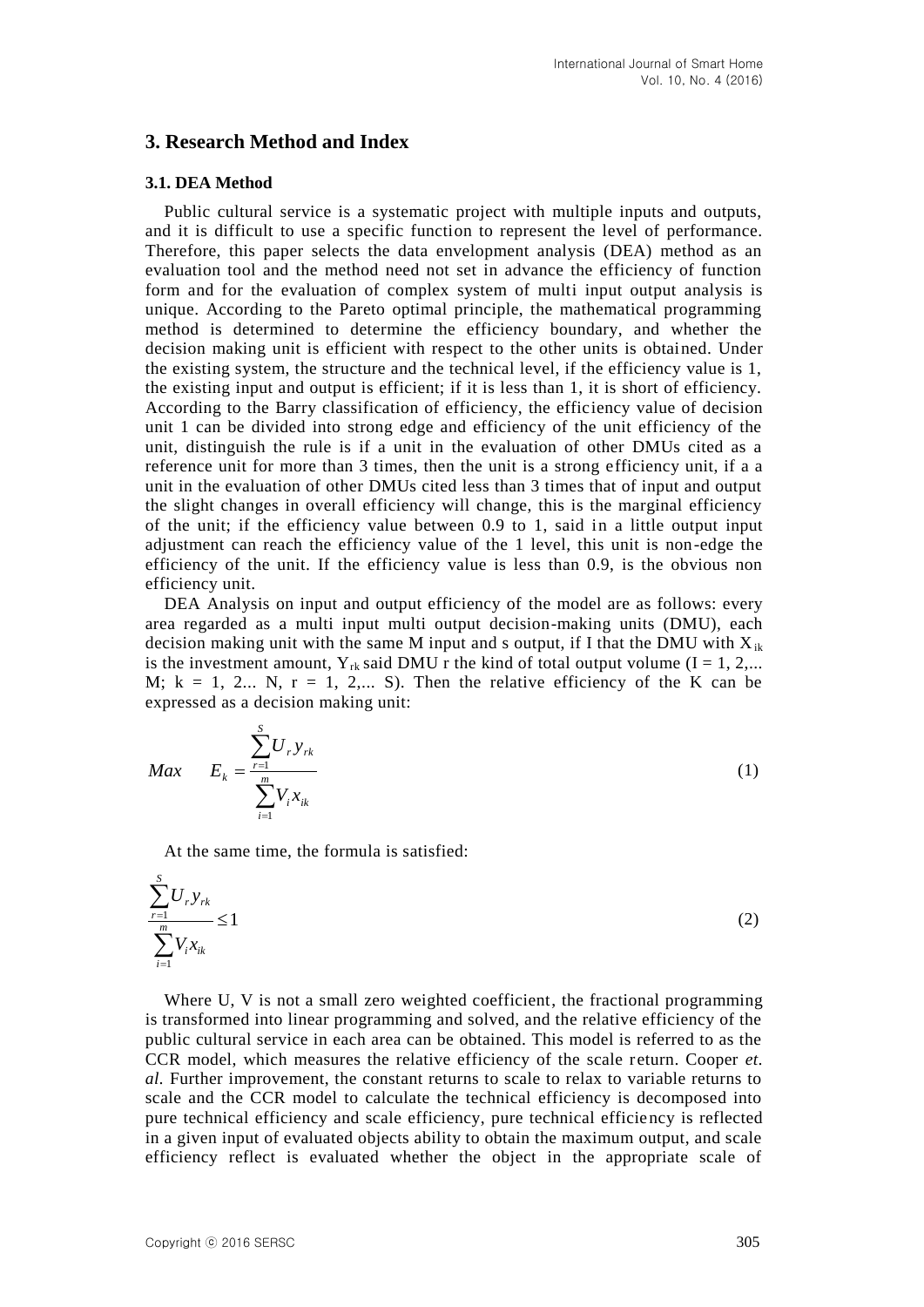investment management. The reason that manager's judge the lack of efficiency is that poorly managed or input output size is not appropriate. This improvement pattern is called the BCC model, and the model is as follows:

$$
Max \t E_k = \frac{\sum_{r=1}^{S} U_r y_{rk}}{\sum_{i=1}^{m} V_i x_{ik} + V_0}
$$
\t(3)

At the same time, the formula is satisfied:

$$
\frac{\sum_{r=1}^{S} U_r y_{rk}}{\sum_{i=1}^{m} V_i x_{ik} + V_0} \le 1
$$
\n(4)

Among them, V, U is the weighted coefficient;  $V_0$  is the scale of the return index.  $V_0<0$  said returns to scale decreasing of decision making units is greater than the size of the optimal scale;  $V_0=0$  said constant returns to scale, the decision making unit in the best returns to scale;  $V_0 > 0$  said increasing returns to scale and the scale of decision making units less than optimal scale.

#### **3.2. Index Selection**

Reasonable selection of evaluation indicators is the premise of scientific evaluation of the performance of public cultural services. Public cultural service is a complex system engineering, the input factors and output in the form of a variety, in actual measure cannot be all input and output items without merger consolidation as computational elements, otherwise in accordance with the Pareto principle, the evaluation unit efficiency value will be 1, lose evaluation significance. Therefore, we should as far as possible will completely replace or complete complementary factors attributed to similar, while guaranteeing to be inputs and outputs and two times greater than the number of evaluation units. In this paper, the selection of indicators for the comprehensive consideration, not only to accurately reflect the status and development of public culture, but also to ensure the availability of data, consistency and irreplaceable. Based on the understanding of the connotation of public cultural performance evaluation and Analysis on the function of public cultural service system, according to the basic principles of public cultural service performance evaluation index system design around the public cultural service system meet the basic cultural needs and promote the development of cultural industry and lead the social life and custom, cultivate the common spiritual home for four aspects of function realization, puts forward a comprehensive evaluation index system, as shown in Table 1. This paper selects the index on the basis of the main functions of the Ministry of culture of our country public cultural services division, culture statistical indicators of reference to Europe and the United States and Japan and other countries, combined with China announced assignable data culture comprehensive consideration to. Input index selection is mainly used for characterization of public cultural service of material resources, human resources and government of public cultural services operating financial security, output index selection is mainly reflected people rich and colorful cultural activities, art performance flourishing, public library and museum services convenient and efficient index. Therefore, this paper selects the number of institutions engaged in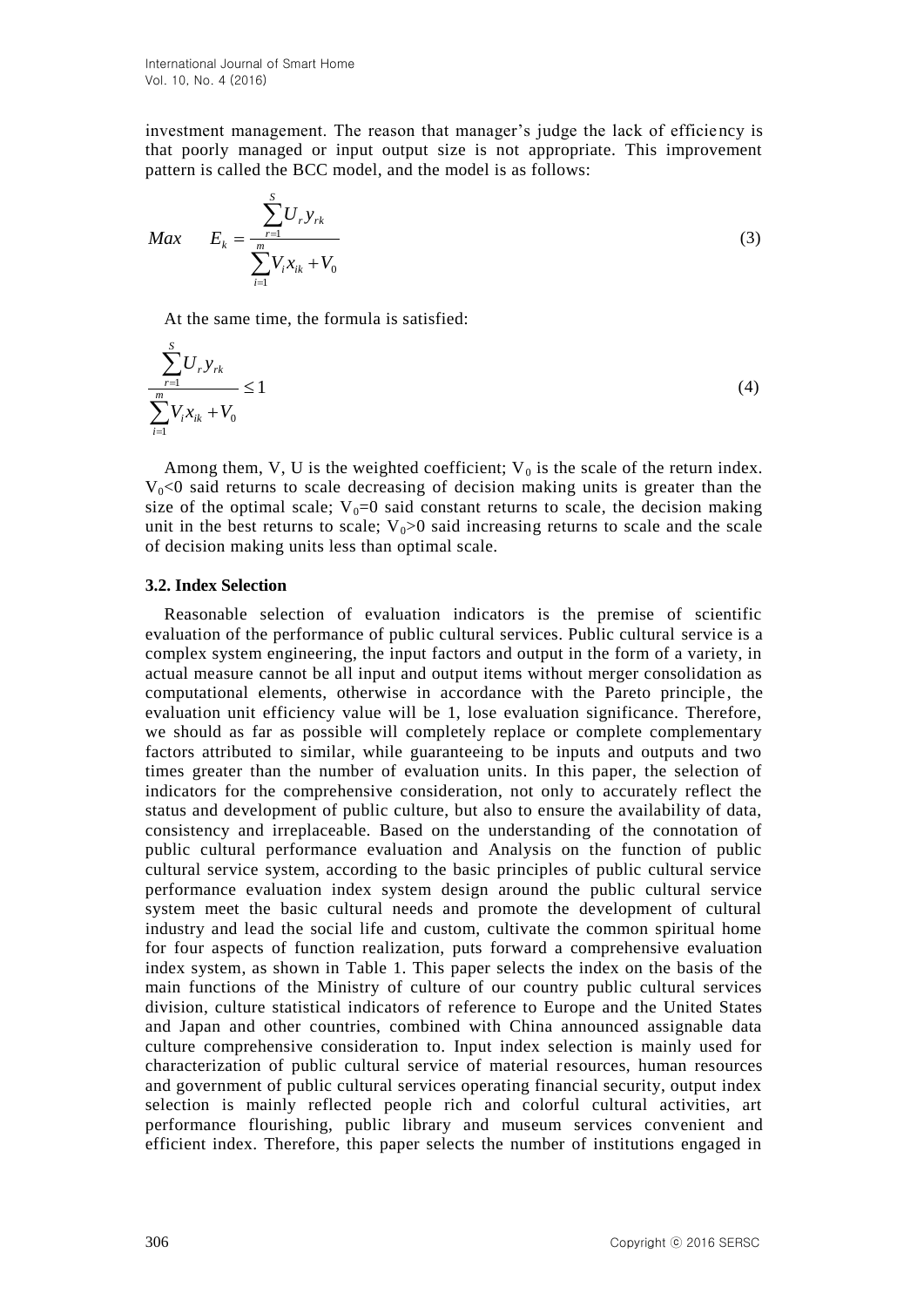public culture, personnel, as well as three per capita cultural and business expenses as input indicators.

| Variable             | First order index   | Two level index                         | content                           |  |
|----------------------|---------------------|-----------------------------------------|-----------------------------------|--|
| Input<br>indicators  | expenditure         | Per capita cultural cost                | expenditure                       |  |
|                      | public library      | Per capita book<br>collection           | Per capita public books           |  |
|                      |                     | Number of Public<br>Libraries           | Access to public library<br>books |  |
| Output<br>indicators | Article properties  | Number of public<br>museums             | Storage and Exhibition<br>ability |  |
|                      | Art performance     | Audience number                         | Art performance effect            |  |
|                      | <b>Mass Culture</b> | Number of mass<br>cultural institutions | Place of mass culture             |  |
|                      |                     | Practitioners                           | Mass cultural service<br>ability  |  |

**Table 1. Public Cultural Service Efficiency Evaluation Index System**

### **4. Empirical Analysis**

### **4.1. Factor Analysis**

This paper uses factor analysis to measure the scale of public cultural service performance level for each province from year 2010 to 2015. In order to eliminate the various indicators of different dimension, to the standard of each index (normalization) after treatment, dimensionless treatment, the index variable can be compared. Is used to compare variables between simple correlation coefficient and partial correlation coefficient index KMO (Kaiser-Meyer-Olkin) test statistic, mainly used in multivariate statistical factor analysis, the analysis results showed that the overall result is greater than 0.5 suitable for factor analysis. The correlation coefficient of each index can be seen through the SMC test, it can be seen that each index has a strong correlation, which is suitable for the factor analysis.

### **Table 2. MC Test Results**

| variable                                                          | SMC index |
|-------------------------------------------------------------------|-----------|
| Per capita book collection                                        | 0.7380    |
| Number of libraries per million people                            | 0.6153    |
| Number of public museums per million people                       | 0.5284    |
| Number of cultural institutions per million people                | 0.7417    |
| Number of people performing arts performing arts                  | 0.8194    |
| The number of literary and artistic activities per million people | 0.3210    |
| Public cultural services per capita fiscal investment             | 0.6423    |

After the rotation of the matrix, 7 main factors are obtained, which can be chosen to contribute more than 80% of the factor. As can be seen from table 3, the interpretation of factor 1 and factor 2 has reached 89.81%, the explanation is quite good, so select the factor 1 and factor 2 as the main explanatory factors, as shown in table 3. Through the factor loading matrix to determine factor interpretation of the variables, table 4 in each column that a main factor coefficients as original variable as a linear combination of, for example, first principal factor where the column coefficient 0.416 said the linear correlation coefficient between the first principal component and the original first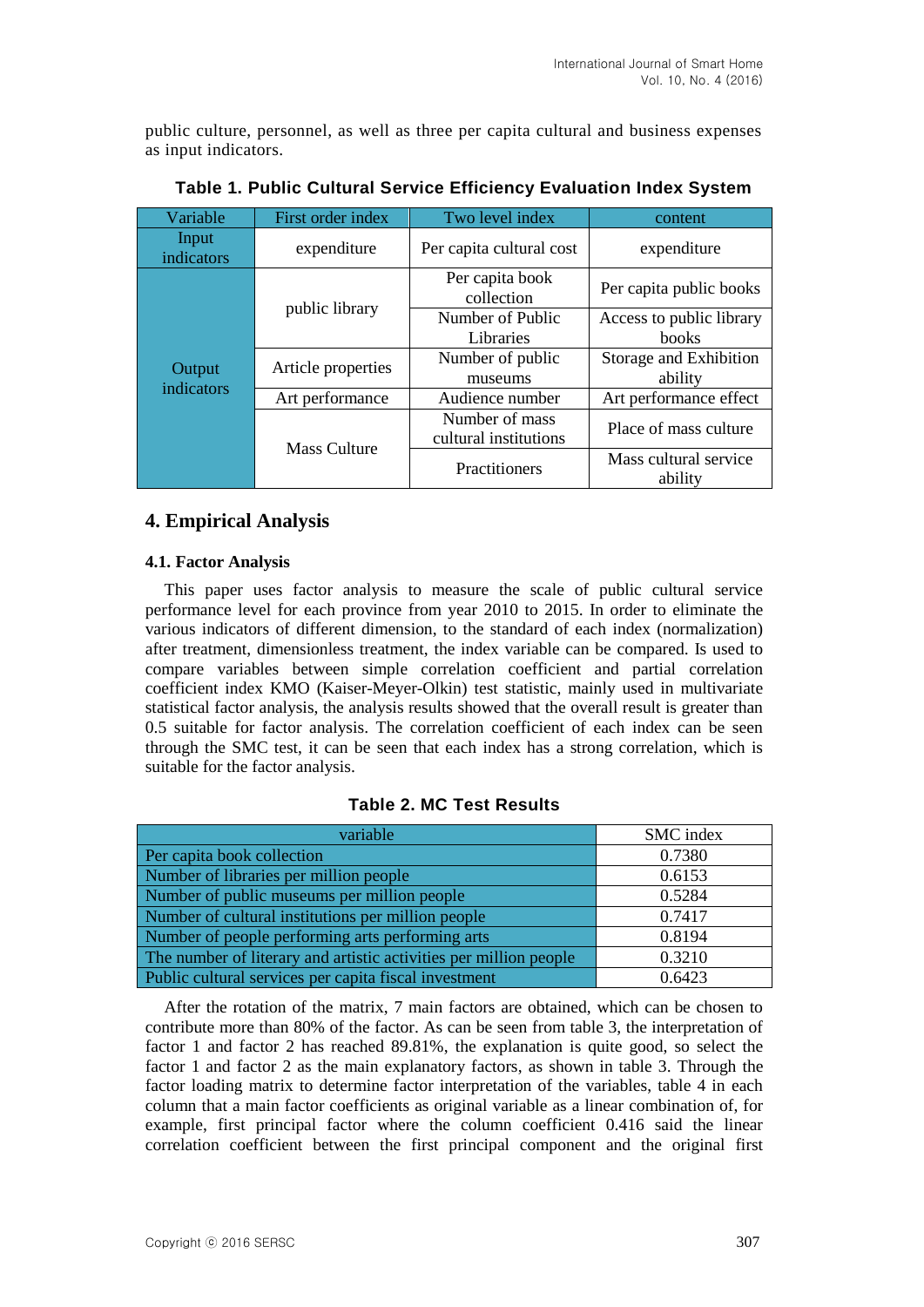variables. As shown in table 4, the greater the coefficient is, the greater the representation of the principal component of the variable.

| Factor | Eigenvalue | <b>Difference</b> | Proportion | Cumulative |  |
|--------|------------|-------------------|------------|------------|--|
|        | 2.451      | 0.945             | 0.556      | 0.556      |  |
|        | 1.506      | 0.932             | 0.342      | 0.898      |  |
|        | 0.574      | 0.294             | 0.130      | 1.028      |  |
|        | 0.279      | 0.307             | 0.0634     | 1.092      |  |
|        | $-0.0277$  | $0.110 -$         | $-0.00630$ | 1.086      |  |
|        | $-0.137$   | 0.102             | $-0.0312$  | 1.054      |  |
|        | $-0.240$   |                   | $-0.0544$  |            |  |

### **Table 3. Factor Analysis Rotation Matrix**

| $1$ udiv ti lvuu Inuliia vooliiviviil |       |          |          |           |            |  |  |
|---------------------------------------|-------|----------|----------|-----------|------------|--|--|
| Variable                              |       |          |          |           | Uniqueness |  |  |
| var1                                  | 0.466 | $-0.735$ | 0.164    | $-0.0889$ | 0.207      |  |  |
| var2                                  | 0.592 | 0.455    | 0.0390   | $-0.350$  | 0.318      |  |  |
| var3                                  | 0.452 | 0.352    | 0.527    | $-0.0379$ | 0.392      |  |  |
| var4                                  | 0.696 | 0.411    | $-0.342$ | 0.136     | 0.210      |  |  |
| var5                                  | 0.880 | $-0.162$ | $-0.274$ | 0.00744   | 0.124      |  |  |
| var6                                  | 0.279 | 0.353    | 0.242    | 0.338     | 0.624      |  |  |

### **Table 4. Load Matrix Coefficient**

Relationship between original load diagram display the main factor of the original variables to explain the situation and the horizontal axis represents the first main factor and primitive variables between the correlation coefficient, the vertical axis represents the second principal factor and the original variables between the correlation coefficient of each variable corresponds to the main factor load corresponding to coordinates of a point of the first main factor is sufficient to explain the original of the 2, 3, 4, 6 variables, and each variable has a strong positive correlation between the two main sub well except for the first one variable to the other factors and other variables is weak, such as Figure 1 shows.

var7 | 0.584 | -0.561 | 0.127 | 0.120 | 0.313



**Figure 1. Load Matrix Diagram**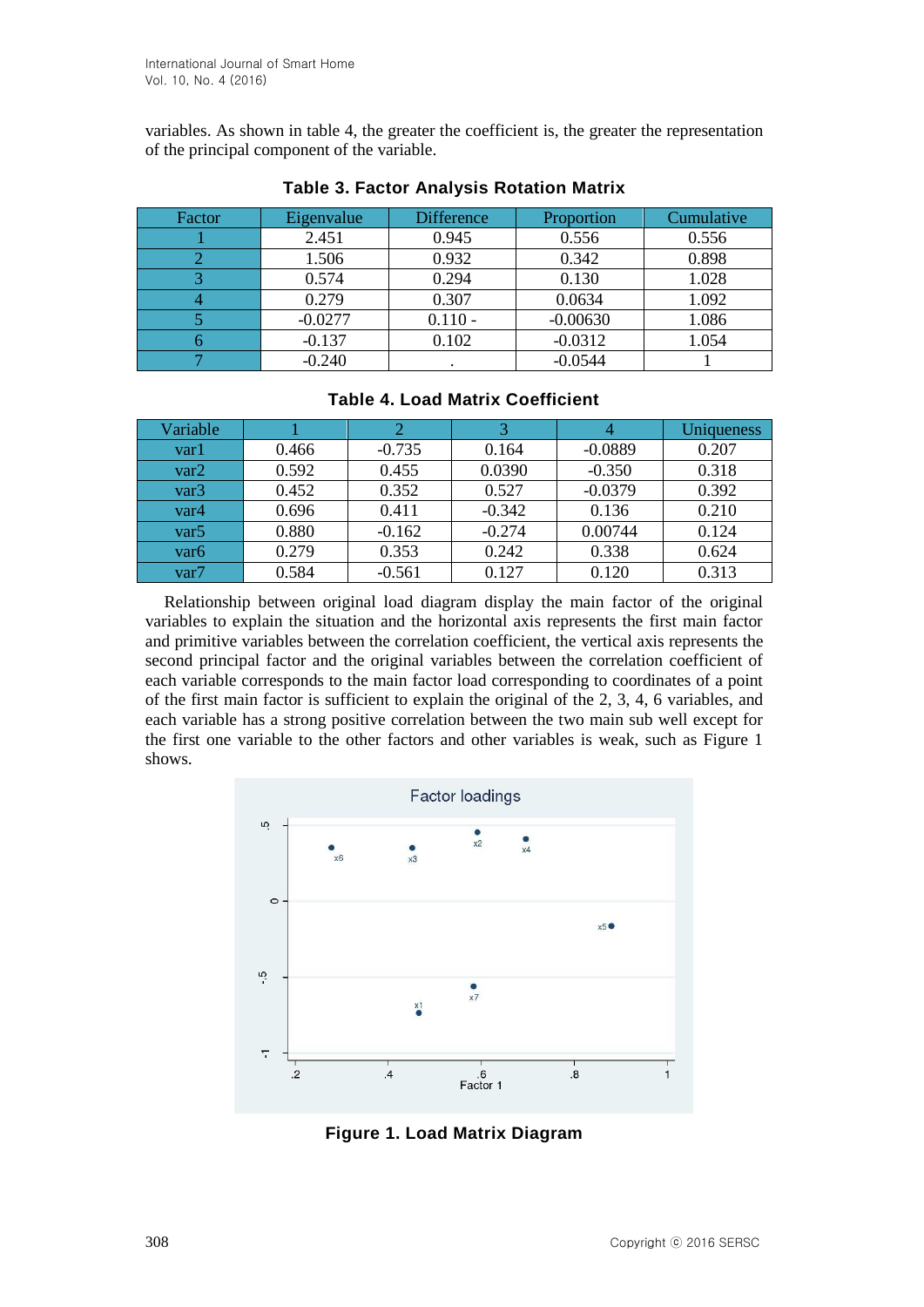#### **4.2. Performance Level in Various Provinces**

After the above analysis, the paper uses the coefficient of load matrix as the index weight to calculate the development level of the public cultural service in each province 2010-2015. The greater the score, the better the level of development, it can be found that the level of development of different regions is not equal, with a greater difference. Among them, Shandong, Jiangsu area is low, and Qinghai, Xinjiang and other western regions due to higher per capita level, the level of performance is very high.

| Province        | 2010 | 2011 | 2012 | 2013 | 2014 | 2015 | Average |
|-----------------|------|------|------|------|------|------|---------|
| <b>Beijing</b>  | 0.37 | 0.35 | 0.37 | 0.36 | 0.54 | 0.62 | 0.42    |
| Tianjin         | 0.39 | 0.39 | 0.40 | 0.46 | 0.38 | 0.43 | 0.43    |
| Hebei           | 0.31 | 0.31 | 0.32 | 0.28 | 0.19 | 0.30 | 0.29    |
| Shanxi          | 0.70 | 0.69 | 0.66 | 0.60 | 0.49 | 0.61 | 0.63    |
| Neimenggu       | 0.60 | 0.59 | 0.61 | 0.56 | 0.54 | 0.68 | 0.60    |
| Liaoning        | 0.35 | 0.37 | 0.36 | 0.35 | 0.38 | 0.33 | 0.36    |
| Jilin           | 0.31 | 0.31 | 0.31 | 0.26 | 0.34 | 0.37 | 0.33    |
| Heilongjiang    | 0.33 | 0.31 | 0.31 | 0.30 | 0.35 | 0.40 | 0.35    |
| Shanghai        | 0.36 | 0.35 | 0.36 | 0.32 | 0.44 | 0.40 | 0.41    |
| Jiangsu         | 0.24 | 0.22 | 0.23 | 0.9  | 0.28 | 0.25 | 0.27    |
| Zhejiang        | 0.36 | 0.32 | 0.34 | 0.38 | 0.42 | 0.40 | 0.39    |
| Anhui           | 0.20 | 0.23 | 0.26 | 0.22 | 0.21 | 0.24 | 0.23    |
| Fujian          | 0.42 | 0.49 | 0.34 | 0.37 | 0.40 | 0.39 | 0.42    |
| Jiangxi         | 0.42 | 0.41 | 0.45 | 0.42 | 0.43 | 0.40 | 0.41    |
| <b>Shandong</b> | 0.21 | 0.23 | 0.22 | 0.21 | 0.23 | 0.18 | 0.22    |
| Henan           | 0.25 | 0.22 | 0.23 | 0.29 | 0.30 | 0.39 | 0.27    |
| Hubei           | 0.32 | 0.30 | 0.31 | 0.35 | 0.37 | 0.36 | 0.34    |
| Hunan           | 0.28 | 0.22 | 0.25 | 0.34 | 0.33 | 0.32 | 0.30    |
| Guangdong       | 0.29 | 0.22 | 0.26 | 0.32 | 0.31 | 0.33 | 0.29    |
| Guangxi         | 0.29 | 0.31 | 0.30 | 0.33 | 0.28 | 0.29 | 0.30    |
| Hainan          | 0.40 | 0.43 | 0.44 | 0.43 | 0.45 | 0.40 | 0.46    |
| Sichuan         | 0.21 | 0.22 | 0.24 | 0.25 | 0.28 | 0.29 | 0.26    |
| Guizhou         | 0.22 | 0.23 | 0.24 | 0.29 | 0.32 | 0.35 | 0.28    |
| Gansu           | 0.66 | 0.69 | 0.72 | 0.70 | 0.72 | 0.68 | 0.70    |
| Qinghai         | 0.49 | 0.53 | 0.58 | 0.59 | 0.62 | 0.65 | 0.58    |
| Xinjiang        | 0.52 | 0.58 | 0.55 | 0.59 | 0.61 | 0.62 | 0.57    |
| Average         | 0.38 | 0.38 | 0.39 | 0.40 | 0.44 | 0.41 | 0.41    |

**Table 5. Performance of Public Cultural Services in Different Provinces**

From the point of view of the average size of the performance level, the performance level of the scale of the eastern provinces in China is not high, especially in Shandong, Jiangsu and other provinces, and the western region scale performance level is higher. This is mainly due to the per capita indicators to measure the performance level of the scale of basic public cultural services. From the point of view of the selection of indicators, Qinghai and Gansu provinces library per million number, per million people public museums, per million people cultural institutions number, per million people art show number of employees and other indicators of higher level, and Shandong, Jiangsu and other provinces due to population, per capita level is not high. This reflects from two aspects of the problem of China's basic public cultural service scale level of performance in the presence of: first, the eastern coastal provinces although overall scale is higher, but because the population is so large, and cannot meet the public demand for basic public cultural services, demand gap is relatively large; second, the western region although per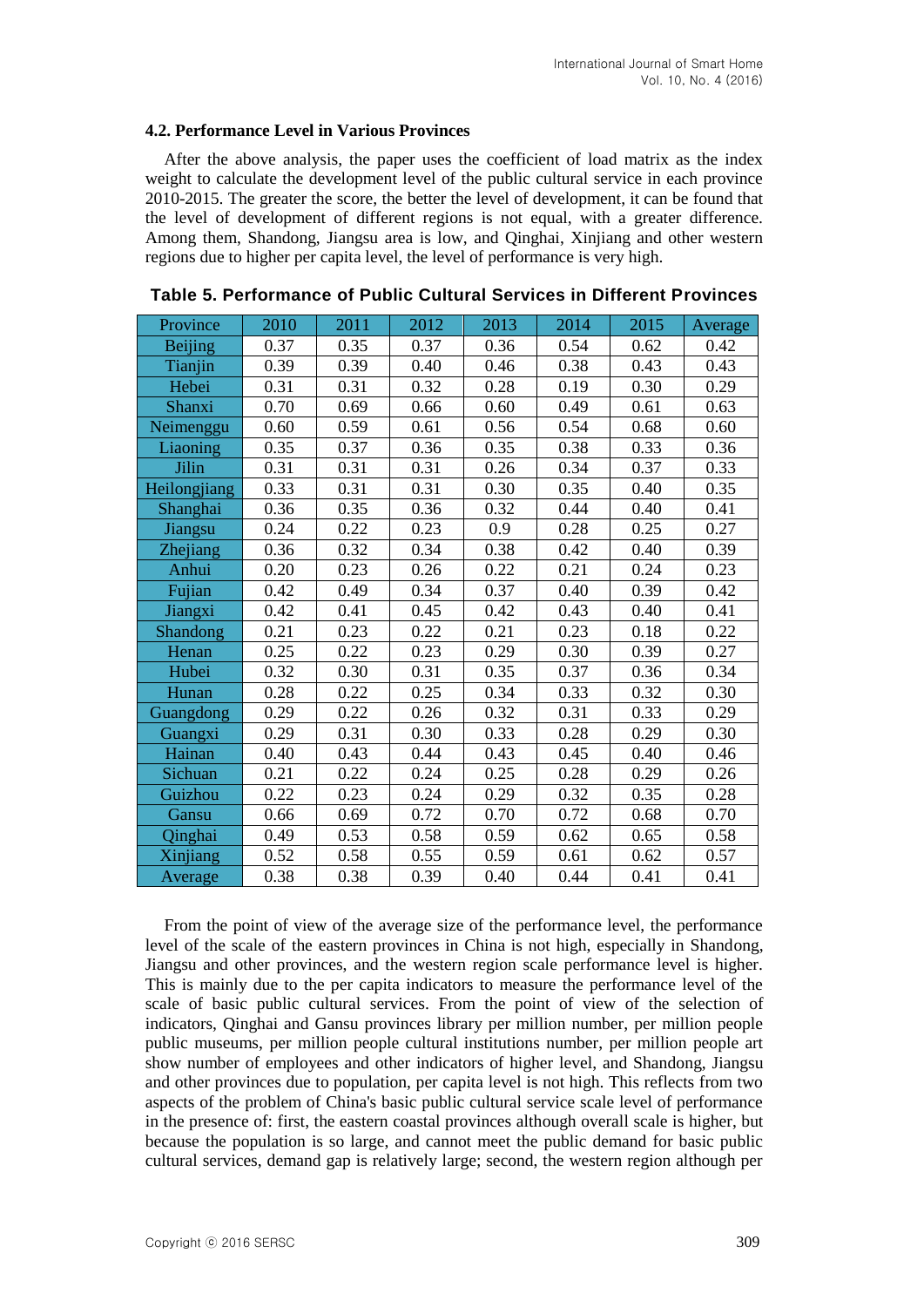capita scale is high, but it cannot be simply that the scale performance is really very high. This is because the internal equalization level is not high, due to the large western provinces internal economic and social gap between the levels of development, there is no guarantee that citizens can enjoy basic public cultural services.

From the above analysis, we can see that the overall performance of the basic public cultural services in China is not high, especially in a large population of eastern provinces; per capita public cultural service level is low, resulting in a larger gap between supply and demand. While the western region, although the per capita level is higher, but it cannot be said that the western region of the scale performance is good. By contrast, the relatively low level of the basic public cultural services in China is still unable to meet the public's demand for public cultural services. Therefore, we need to further increase financial investment, improve the per capita expenditure, and enhance the level of public cultural services, the scale of performance. Although public cultural services per capita expenditure is not significantly improved, but due to the public goods characteristics of public culture the in public libraries, public museums per capita level enhances unceasingly, the ultimate response to improve the basic public cultural service scale performance in. However, with the development of economy, growing demand for public cultural services, which requires fiscal spending to grow faster than the speed of economic development, also is the request public cultural service expenditure accounted for the proportion of financial expenditure to improve, to fill the demand gap, to achieve adequate supplies of basic public cultural services.

## **5. Conclusions**

Through the analysis and evaluation of basic public cultural service financial expenditure performance found that since the reform and opening up, China's public cultural service expenditure absolute scale in the growing, but the relative scale is constantly reduced; public cultural service expenditure accounted for the proportion of total fiscal expenditure showed a downward trend, does not accord with the requirements and public service and balanced economic development; and local fiscal public cultural service scale performance significantly, development is not balanced. China's public cultural service financial expenditure efficiency is generally low, but with the development of economy, gradually improve the efficiency of fiscal expenditure of our country as a whole; area from the point of view, public cultural service expenditure efficiency showed uneven trend, economically developed areas of fiscal expenditure waste serious, and the central and Western Regions while the scale of fiscal expenditure is small, but with a higher efficiency. Influence factors of public cultural service efficiency of fiscal expenditure panel data regression analysis showed that: economy, social development, educational level, regional difference of fiscal spending and the size of government and other regional differences in factors affecting the efficiency of fiscal expenditure of public cultural services, the government can by changing the controllable variables to optimize the efficiency of fiscal expenditure.

Finally, according to the scale, efficiency, equalization performance evaluation and influence factors analysis of empirical analysis conclusion, from the scale, efficiency, equality of three aspects put forward suggestions on how to optimize the performance of public cultural services, and promote the improvement of China's public cultural service level. By improving fiscal expenditure level, rich sources of financing, to speed up the construction of infrastructure facilities *etc.* means to optimize performance of scale of basic public cultural services; by increasing expenditure efficiency consciousness, improve the fiscal and taxation system, increase spending, achieve economies of scale, strengthen the management of fiscal expenditure *etc.* means optimization efficiency performance of basic public cultural services; through achieve fiscal input equal, and promote fair distribution, coordinated regional development, improve the transfer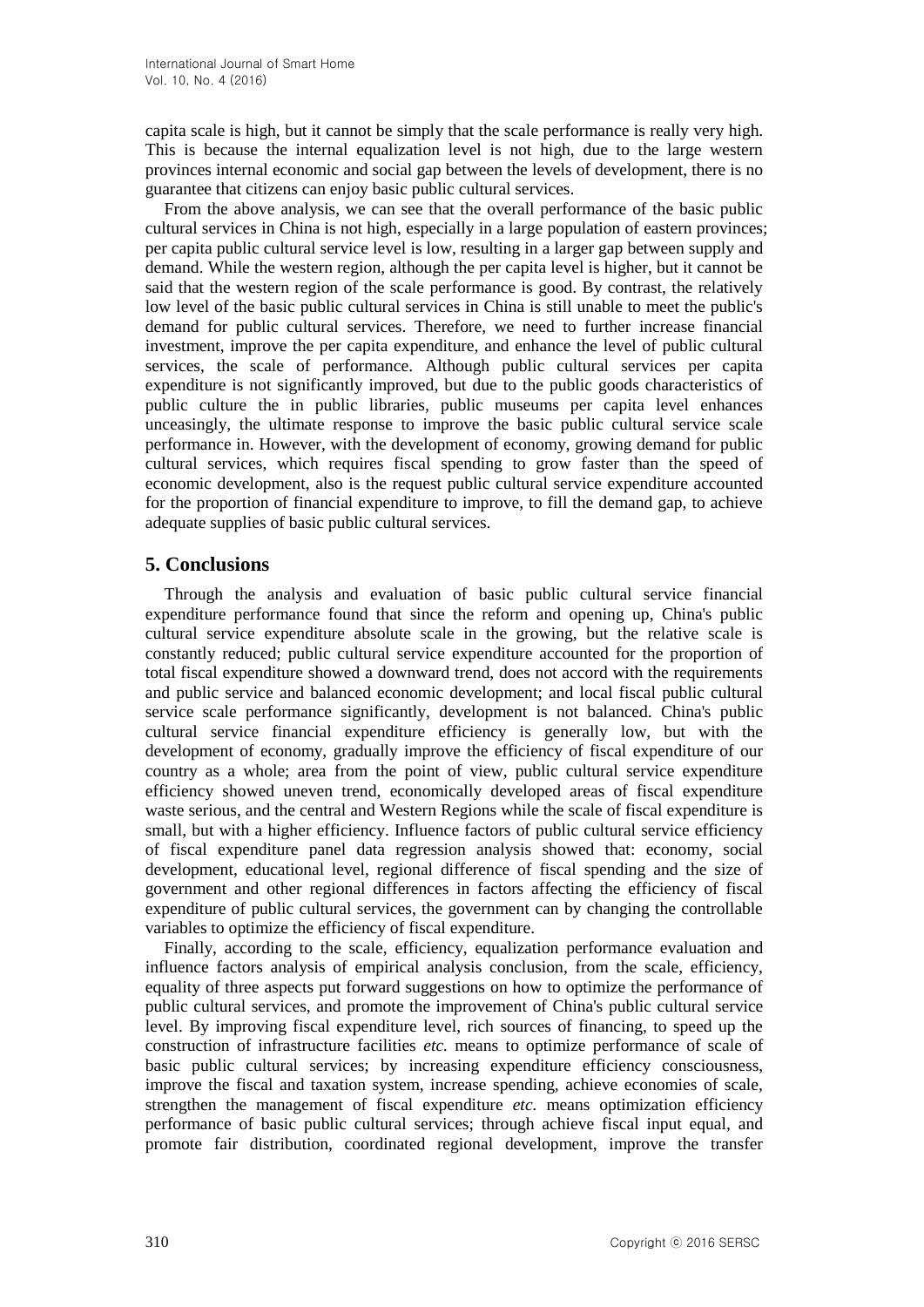payment system and other means to optimize the performance of equalization of basic public cultural services.

#### **References**

- [1] Y. B. Han, "A New Era of Construction and Development of Urban Mass Culture", Northern Literature, no.2, **(2014 )**, pp. 204-206.
- [2] Z.Catts, "Certified Genetic Counselors: A Crucial Clinical Resource in the Management of Patients with Suspected Hereditary Cancer Syndromes", Review ,Surgical Oncology Clinics of North America, vol. 24, **(2015)**, pp. 653-666.
- [3] R. A. Sabella, "School counselors perceived importance of counseling technology competencies", Computers in Human Behavior, vol. 26, **(2015),** pp. 609-617.
- [4] S. Mao, "The Dominant Position of The Local Party Newspaper Research Take "Ningxia Daily" Ecological Migrants Reported", Communication and Copyright, **(2015)**, no .5, pp. 6-8.
- [5] S.E.Carrell and M, Hoekstra, "Are school counselors an effective education input?" Economics Letters, vol. 125, **(2014)**, pp. 66-69.
- [6] G. F. Guo and Z.F. Zheng, "Evaluation and Research Development of Cultural Industry Performance Six Provinces in Central China", China Industrial Economy, **(2014)**, no. 12, pp. 76 -85.
- [7] M. Alavi, "The Challenges of High School Counselors in Work Place Original", Procedia Social and Behavioral Sciences, vol.46, **(2012)**, pp. 4786-4792.
- [8] R. Khansa, "Teachers' Perceptions toward School Counselors in Selected Private Schools in Lebanon" , Procedia - Social and Behavioral Sciences, vol. 185, **(2015)**, pp. 381-387.
- [9] K. Anand, "Context-general and Context-specific Determinants of Online Satisfaction and Loyalty for Commerce and Content Sites", Journal of Interactive Marketing, vol. 24, no. 3, **(2010)**, pp. 222-238.
- [10] L. Michel and R.Mohammad, "The effects of social media based brand communities on brand community markers, value creation practices, brand trust and brand loyalty", Computers in Human Behavior, vol. 28, no. 5, **(2012)**, pp.1755-1767.
- [11] Y. M. Ren, "Paris Development and Enlightenment", Culture and Arts of Public Culture, **(2012)**, no. 5, pp.17 - 24.
- [12] H. B. Jing, "A Few Suggestions to Strengthen the Construction of Archival Information Resources", Chinese Management Information, **(2013)** , no. 13, pp. 18- 25.

### **Authors**



**Lin Zhang** <He'nan,China 450044>. Current position,grades: lecturer, Henan University of Animal Husbandry and Economy. Scientific interest: human resource, public administration management. Publications: has published 7 papers on core journals. Experience: has taught management course for four year, and undertook several provincial projects